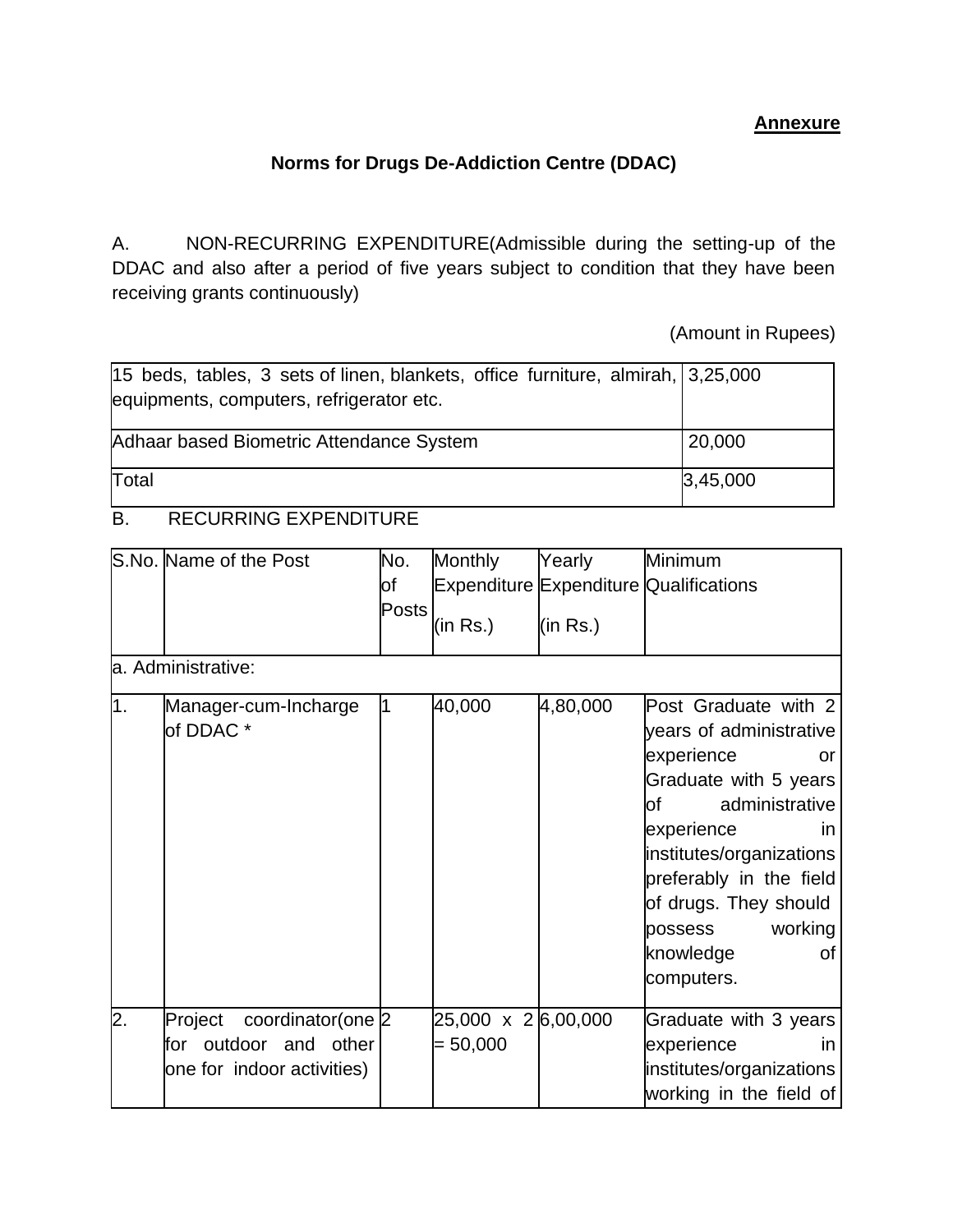|    |                                                                                                    |                |                                          |          | drugs<br>and<br>possessing<br>working<br>knowledge<br>of<br>computers.                                                                        |
|----|----------------------------------------------------------------------------------------------------|----------------|------------------------------------------|----------|-----------------------------------------------------------------------------------------------------------------------------------------------|
| 3. | Trainer cum Supervisor 2<br>of peers and community<br>moblizers                                    |                | $15,000 \times 2,3,60,000$<br>$= 30,000$ |          | 12th Pass with<br>two<br>years experience<br>in<br>institutes/<br>organizations working<br>in the field of drugs.                             |
| 4. | Outreach Worker<br>and $2$<br>follow-up supervisors *                                              |                | $15,000 \times 2,3,60,000$<br>$= 30,000$ |          | Should be literate; Ex-<br>drug user with<br>$1 - 2$<br>years of sobriety,                                                                    |
|    |                                                                                                    |                |                                          |          | Willing to work among<br>vulnerable and<br>drug<br>using population and<br>possessing<br>good<br>communication skills.                        |
|    |                                                                                                    |                |                                          |          | Agrees to refrain from<br>using,<br>buying,<br>or<br>selling drugs; Ready to<br>work for the prevention<br>of harmful drug use<br>and relapse |
| 5. | $(One  2 AccountantClericalAccountcumAssistant and other onebeAccountcumtodocumentationAssistant)$ |                | 12,000 x 2 2,88,000<br>$= 24,000$        |          | Graduate<br>in<br>with<br>Commerce<br>knowledge of accounts<br>working<br>and<br>knowledge<br>οf<br>computers.                                |
| 6. | Cook                                                                                               | 1              | 10,000                                   | 1,20,000 |                                                                                                                                               |
| 7. | Chowkidar                                                                                          | $\overline{c}$ | $2 \times 9,000 =$<br>18,000             | 2,16,000 |                                                                                                                                               |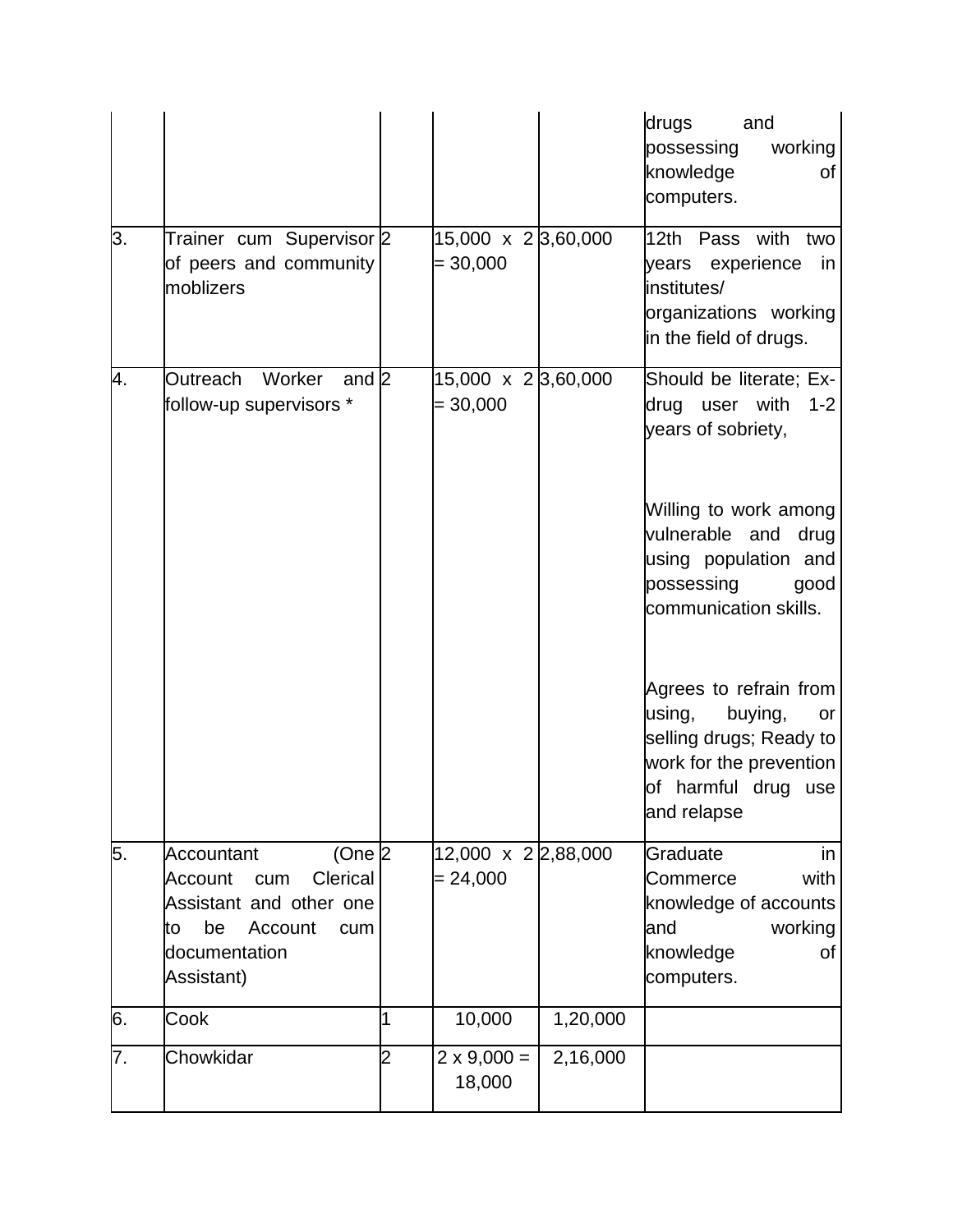| 8.               | House keeping<br><b>Staff</b>                              | l2 | $2 \times 9,000 =$<br>18,000           | 2,16,000             |                                                                                                                                                                                                                                                                                                                                                                                                           |
|------------------|------------------------------------------------------------|----|----------------------------------------|----------------------|-----------------------------------------------------------------------------------------------------------------------------------------------------------------------------------------------------------------------------------------------------------------------------------------------------------------------------------------------------------------------------------------------------------|
| b.               | Medical:                                                   |    |                                        |                      |                                                                                                                                                                                                                                                                                                                                                                                                           |
| 1.               | Doctor (Full time)<br>(a)                                  | 1  | 60,000<br>(Rural)<br>55,000<br>(Urban) | 7,20,000<br>6,60,000 | "MBBS<br>with<br>registration<br>with<br>medical<br>council<br>medical<br>commission"<br>along<br>with<br>"should<br>undergo<br>training<br>arranged<br>by<br>the<br>MOSJE / NISD within<br>three months of joining<br>the DDAC."                                                                                                                                                                         |
| $\overline{2}$ . | Counsellor/<br>Social <sub>2</sub><br>Worker/ Psychologist |    | $2 \times 17,500 = 4,20,000$<br>35,000 |                      | social<br>in<br>Graduate<br>sciences preferably in<br>Work/<br>Social<br>Psychology with 1-2<br>years' experience<br>in<br>the field and should<br>knowledge<br>of<br>have<br>English as well as one<br>regional<br>language.<br>Preference<br>shall<br>be<br>given to the person<br>holding a Certificate of<br>Training Course in de-<br>addiction<br>counselling<br>from<br>recognized<br>institution. |

| 3. | Yoga therapist/1 | 5,000 | 60,000 | Possessing experience of    |
|----|------------------|-------|--------|-----------------------------|
|    | Dance            |       |        | at least three years in the |
|    | Teacher/         |       |        | discipline                  |
|    | <b>Music</b>     |       |        |                             |
|    | Teacher/<br>Art  |       |        |                             |
|    | Teacher          |       |        |                             |
|    | (part time)      |       |        |                             |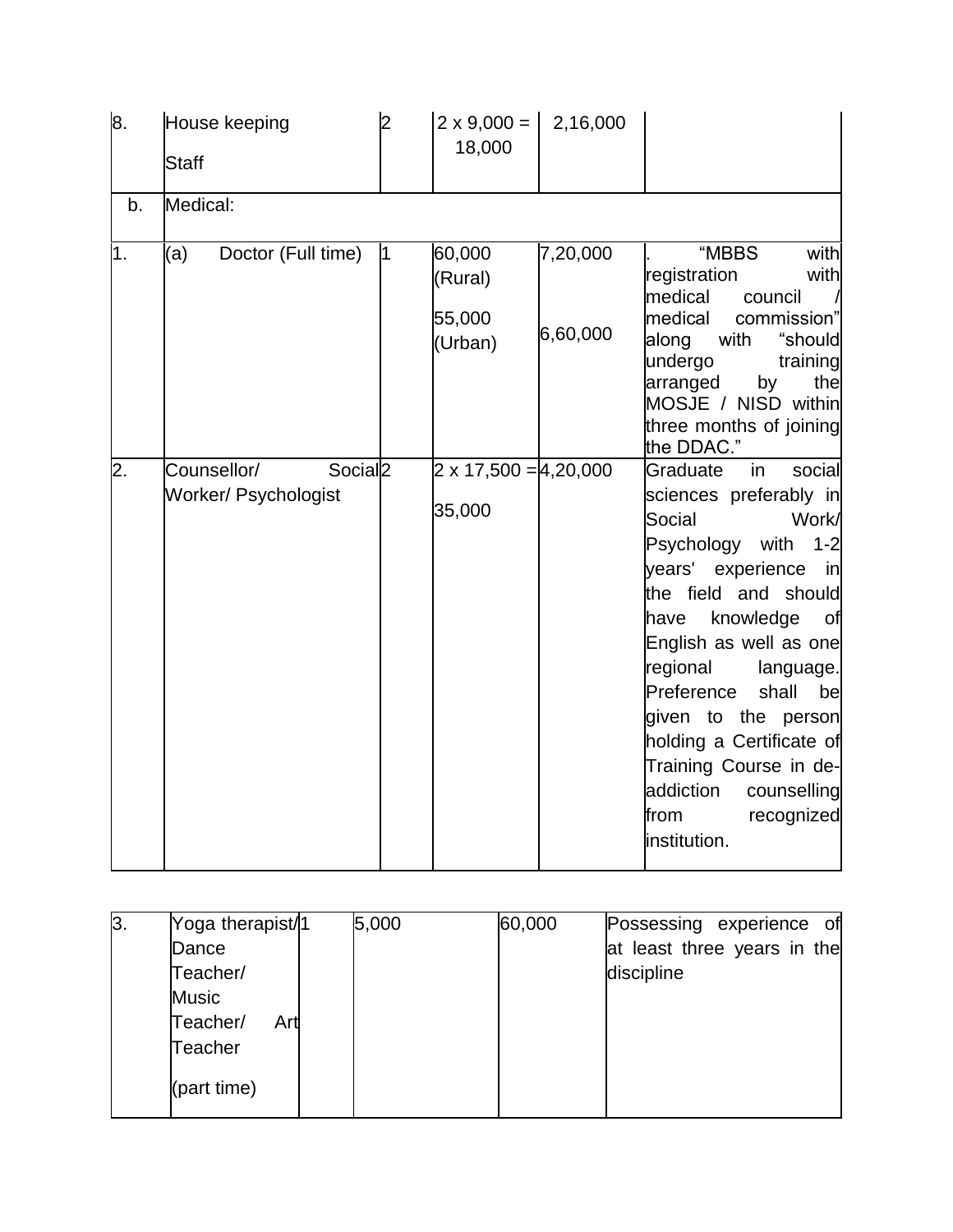| 4. | <b>Nurse</b><br>(full time) | 2  | $15,000 \times 2 =$<br>30,000 | 3,60,000         | with<br>qualified<br>A<br>nurse<br>GNM/B.Sc. nursing degree<br>and should be willing to be<br>trained by the agency, as<br>decided by MSJ&E. |
|----|-----------------------------|----|-------------------------------|------------------|----------------------------------------------------------------------------------------------------------------------------------------------|
| 5. | <b>Ward Boys</b>            | 2  | $13,000 \times 2 =$<br>26,000 | 3,12,000         | with<br>Class<br>8th<br>pass<br>experience of working in<br>Hospitals/<br>Health<br>Care<br>Centres/<br>de-addiction<br>centres.             |
|    | <b>TOTAL</b>                | 19 | 3,76,000(R)                   | 45,12,000<br>(R) |                                                                                                                                              |
|    |                             |    | $3,71,000$ (U)                | 44,52,000<br>(U) |                                                                                                                                              |

|       | C. Recurring Expenditure (Other than Staff remuneration)                                                                                                                                                  |                                     |                          |
|-------|-----------------------------------------------------------------------------------------------------------------------------------------------------------------------------------------------------------|-------------------------------------|--------------------------|
| S.No. | <b>Item</b>                                                                                                                                                                                               | <b>Monthly</b><br>Expenditure (Rs.) | Annual Expenditure (Rs.) |
| 1.    | building <sup>5</sup> ,000<br>Maintenance<br>of<br>(building to be provided by<br>district administration)                                                                                                |                                     | 60,000                   |
| 2.    | <b>Medicines</b>                                                                                                                                                                                          | 19,000                              | 2,28,000                 |
| 3.    | Contingencies including office 20,000<br>expenses (Stationery, water,<br>electricity, postage, telephone,<br>maintenance and repairing of<br>bed, linen, Documentation &<br>IEC material, printing, etc.) |                                     | 2,40,000                 |
| 4.    | Transport/ Petrol<br>Maintenance of Vehicles.                                                                                                                                                             | and 15,000                          | 1,80,000                 |